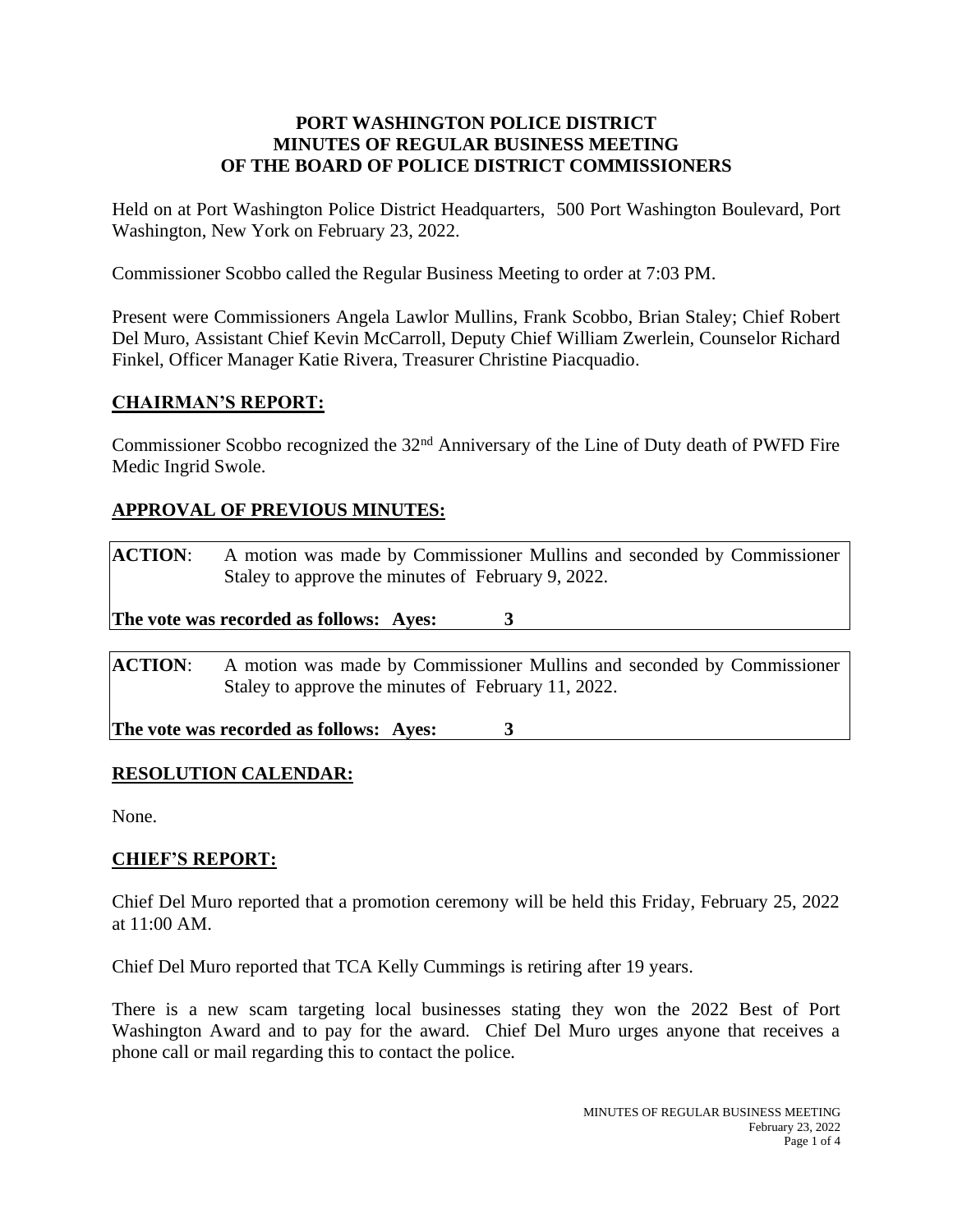There has been a big crime wave of stolen autos in Nassau County. Chief Del Muro reminds everyone to keep their doors locked and remove fobs from your vehicle.

HarborFest will take place June 4, 2022 and Pride in Port will be September 24, 2022. Also, the triathlon and winter run will be taking place this year as well.

Chief Del Muro reported an Officer was injured in the line of duty and is recovering.

#### **COUNSEL'S REPORT:**

None.

## **SECRETARY'S REPORT:**

None.

# **TREASURER'S REPORT:**

**ACTION:** A Motion was made by Commissioner Scobbo and seconded by Commissioner Staley to approve the February 22, 2022 abstract in the amount of \$317,251.81 which includes payment for Employee Health Benefits in the amount of \$281,383.02.

**The vote was recorded as follows: Ayes: 3**

Commissioner Staley stated that Iris Johnson, Former CEO of the EOC has passed away.

## **OLD BUSINESS:**

Fence – Two quotes were received to replace the perimeter fence around District Headquarters. The lowest quote was from Amendola Fence in the amount of \$20,550.00.

**ACTION:** A Motion was made by Commissioner Scobbo and seconded by Commissioner Staley to enter into a contract with Amendola Fence in the amount of \$20,550.00 to replace the perimeter fence.

**The vote was recorded as follows: Ayes: 3**

North Staircase – Two quotes were received and the lowest quote was from Anthony World of Floors in the amount of \$4374.40.

**ACTION:** A Motion was made by Commissioner Scobbo and seconded by Commissioner Mullins to enter into a contract with Anthony World of Floors in the amount of \$4374.40 to repair and replace the flooring on the north staircase.

**The vote was recorded as follows: Ayes: 3**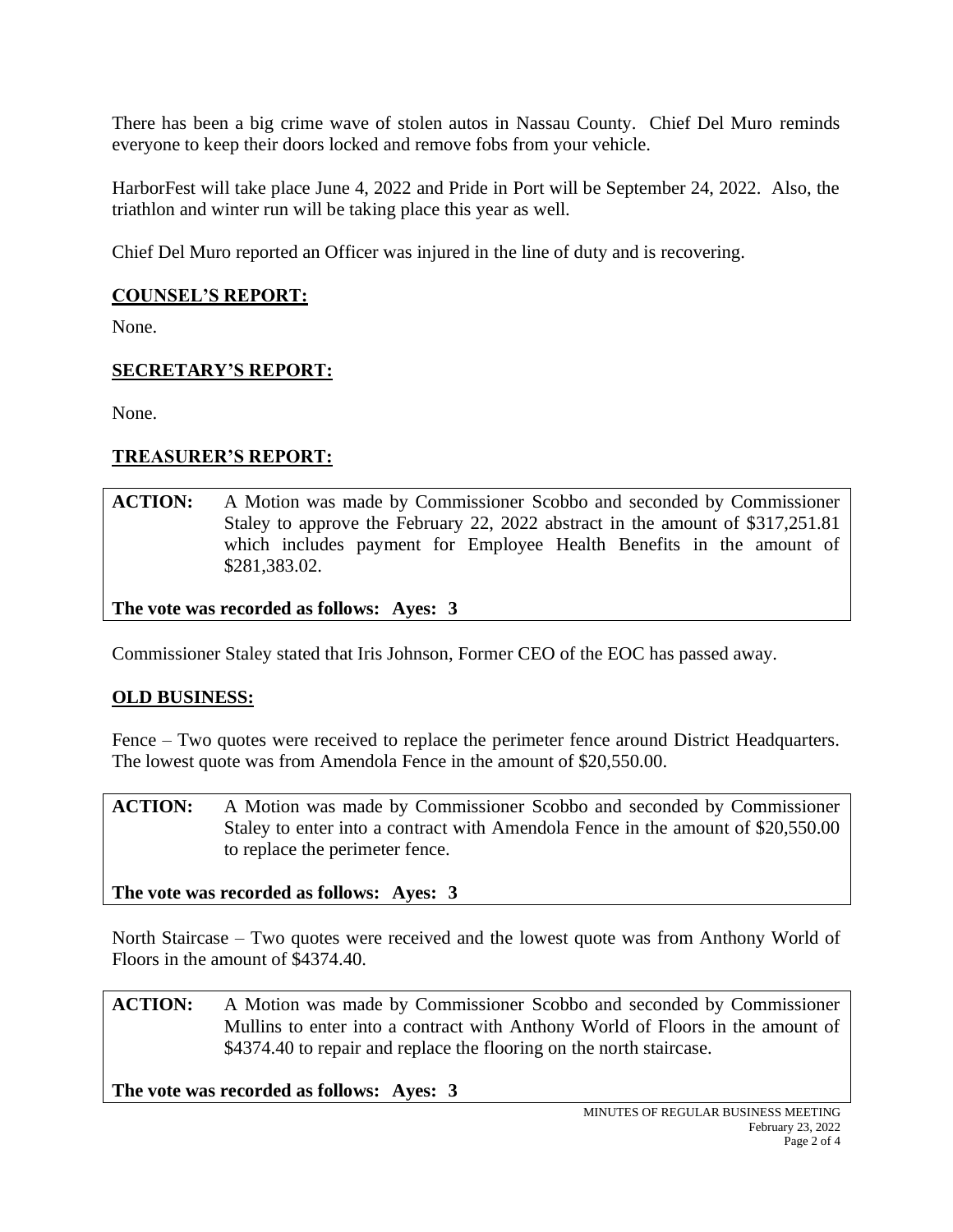## **NEW BUSINESS:**

ID Machine - Chief Del Muro reported the District is in need of a new ID Machine. Two quotes were received and the lowest quote was from IDville in the amount of \$5327.60

**ACTION:** A Motion was made by Commissioner Scobbo and seconded by Commissioner Mullins purchase a new ID machine from IDville in the amount of \$5327.60.

#### **The vote was recorded as follows: Ayes: 3**

Personnel will be discussed in Executive Session.

## **UPCOMING SCHEDULE OF MEETINGS:**

| • March 9. 2022  | 9:00 AM           | <b>Regular Business Meeting</b> |
|------------------|-------------------|---------------------------------|
| • March 23, 2022 | $7:00 \text{ PM}$ | <b>Regular Business Meeting</b> |
| • April 6, 2022  | 9:00 AM           | <b>Regular Business Meeting</b> |

A discussion was held on returning to in person meetings. A decision will be made for the March 23, 2022 evening meeting.

## **PUBLIC FORUM/PUBLIC SAFETY:**

A member of the public asked if the public can attend the promotion ceremony.

A member of the public commented on the retirement of Kelly Cummings. He stated that she has made the Campus Drive corner a very safe place. Also, Assistant Chief McCarroll did an Active Shooter Training at the Chabad and it was terrific.

Commissioner Scobbo thanked TCA Cummings for her service to the District.

**ACTION:** A Motion was made by Commissioner Scobbo and seconded by Commissioner Mullins to go into executive session at 7:29 PM to discuss personnel.

**The vote was recorded as follows: Ayes: 3**

**ACTION:** A Motion was made by Commissioner Scobbo and seconded by Commissioner Mullins to go back into public session at 8:59 PM.

**The vote was recorded as follows: Ayes: 3**

**ACTION:** A Motion was made by Commissioner Scobbo and seconded by Commissioner Mullins to adjourn the public meeting at 9:00 PM.